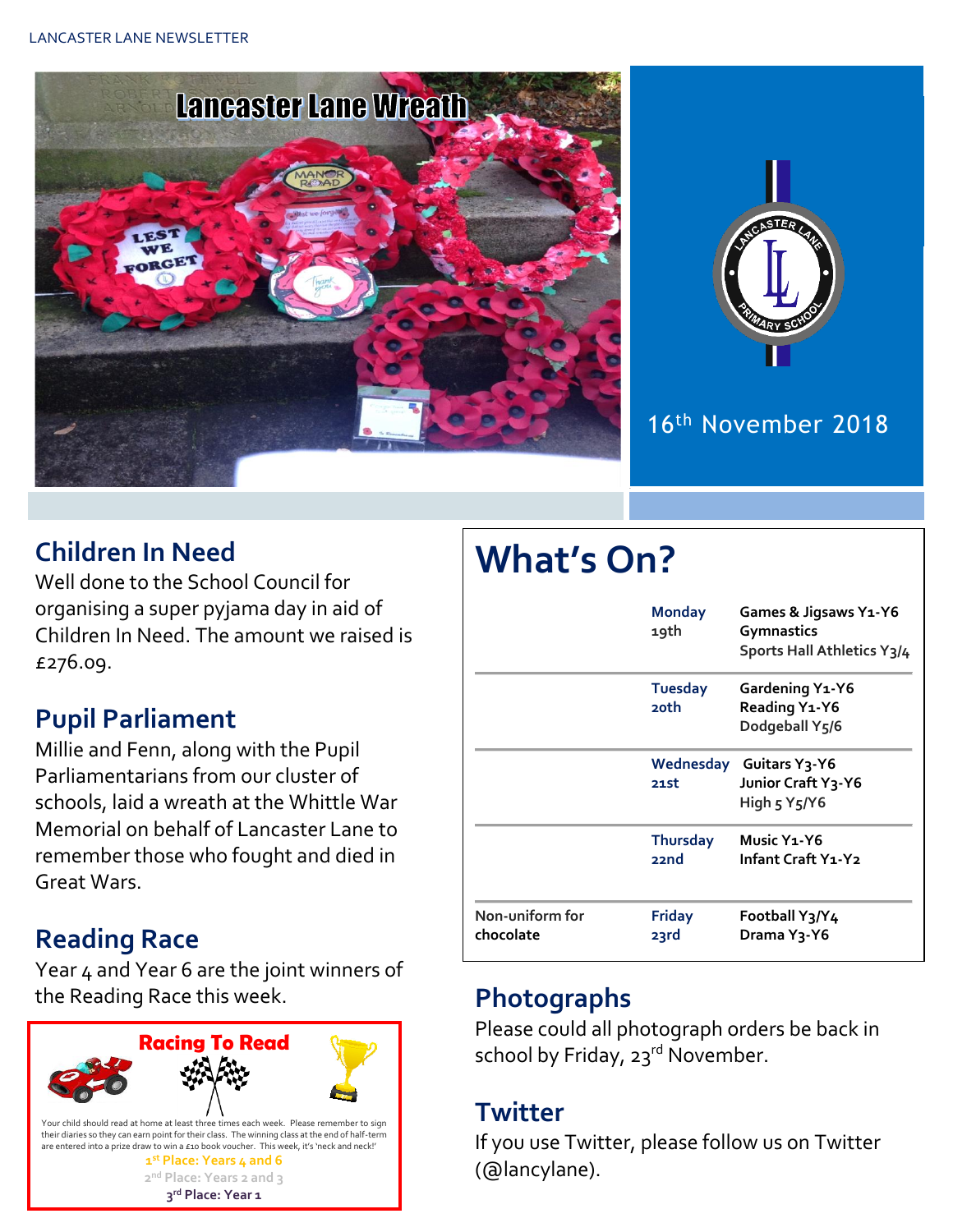#### **Reading Workshop**

Thank you to the parents/carers who attended the Reading Workshop delivered by staff this morning. We greatly appreciate the support of parents in encouraging their children to read at home. A great deal was covered in the workshop, from how to help a child when they're struggling with a word to what the statutory test papers look like - we hope all who attended found it useful and informative, and look forward to receiving feedback, which will inform how we run future sessions. The slides from the session can be found on our website: [www.lancasterlane](www.lancasterlane-school.ik.org/english.html)[school.ik.org/english.html](www.lancasterlane-school.ik.org/english.html)



Year 3 making and designing<br>their own packagi their own packaging.

#### **Wrapping Paper**

If anyone has any spare wrapping paper at home that Y5 can use for a maths lesson on Tuesday, please send it into school on Monday.

#### **PTA**

A flyer for the Christmas Fair will be sent home next week. Please send in any donations of teddies, toys or bric-a-brac for our tombolas.

#### **Non-uniform Day**

It is non-uniform day on Friday, 23<sup>rd</sup> November for children who bring in some in-date chocolate for the chocolate tombola.

#### **Trainee Teacher**

Miss Laura Hughes-Jones will be working in Y2 for the next few weeks under the close supervision of Miss Hegarty and Mrs Mills.

#### **Outside Achievements**

Noah Q in Y<sub>3</sub> came  $2^{nd}$  in a Judo competition and Jessica M in Y1 went up to Stage 4 at swimming. Well done to both of you.



Year 5 helping to plant trees.



Year 4 have been designing and making been designing<br>Year 1 Childrenes For Year 1 Children.